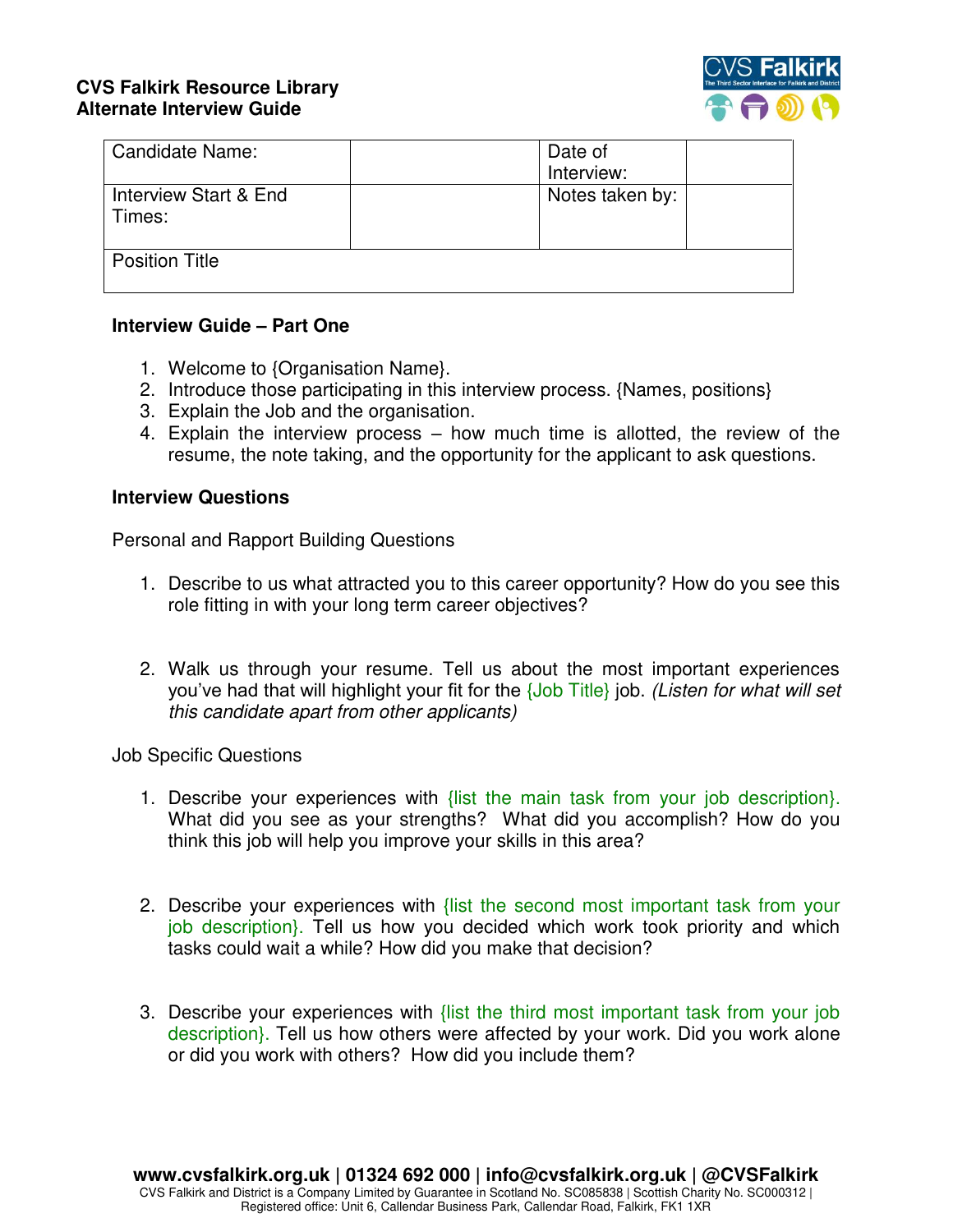# **CVS Falkirk Resource Library Alternate Interview Guide**



- 4. Describe your experiences with {list another task or skills from your job description}. Tell us about a time when you experienced a problem. How did you overcome the problem? What did you learn from that experience?
- 5. Describe a recent task or project that you worked on with others in your organization. What was your role, what challenges did you encounter and how did it turn out?
- 6. This position requires the use of {tools and resources list from job description}. How would you rate your skill level in these areas? Can you describe the most complex work you've done with these tools in the past?
- 7. This position works {Monday to Friday from 8:00 a.m. to 4:30 p.m.}. Are there barriers to meeting that requirement?
- 8. This position involves {Physical Capabilities}. Are there barriers to meeting that requirement?
- 9. What are your salary expectations?
- 10. If you were offered this position, when could you start work?
- 11. Are there questions about this company or this opportunity that we can answer for you?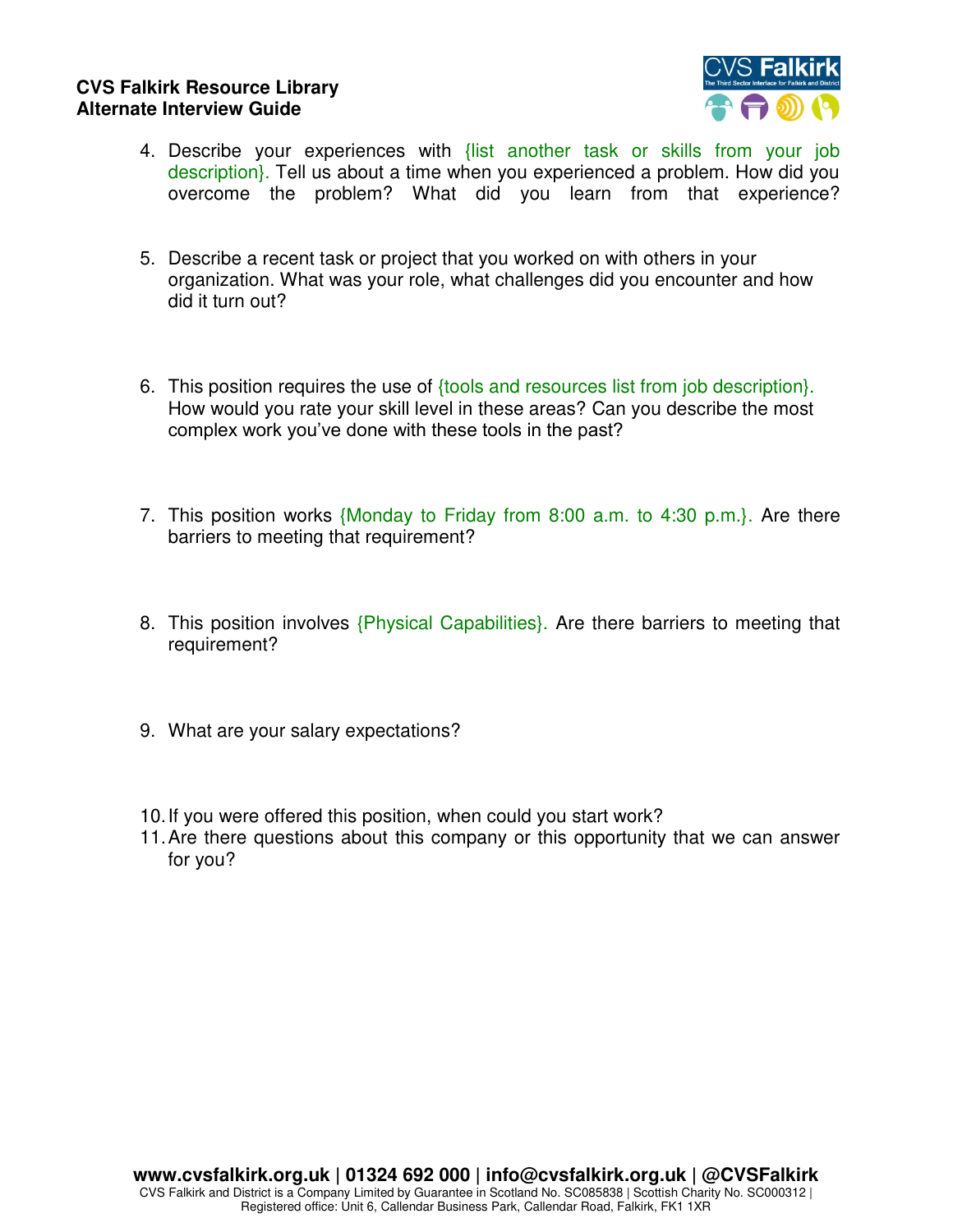

## **Interview Guide – Part Two**

- 1. Make sure you have contact information for references.
- 2. Tell the candidate when you expect to have a final hiring decision and how that will be communicated.
- 3. Thank the person for coming for the interview.